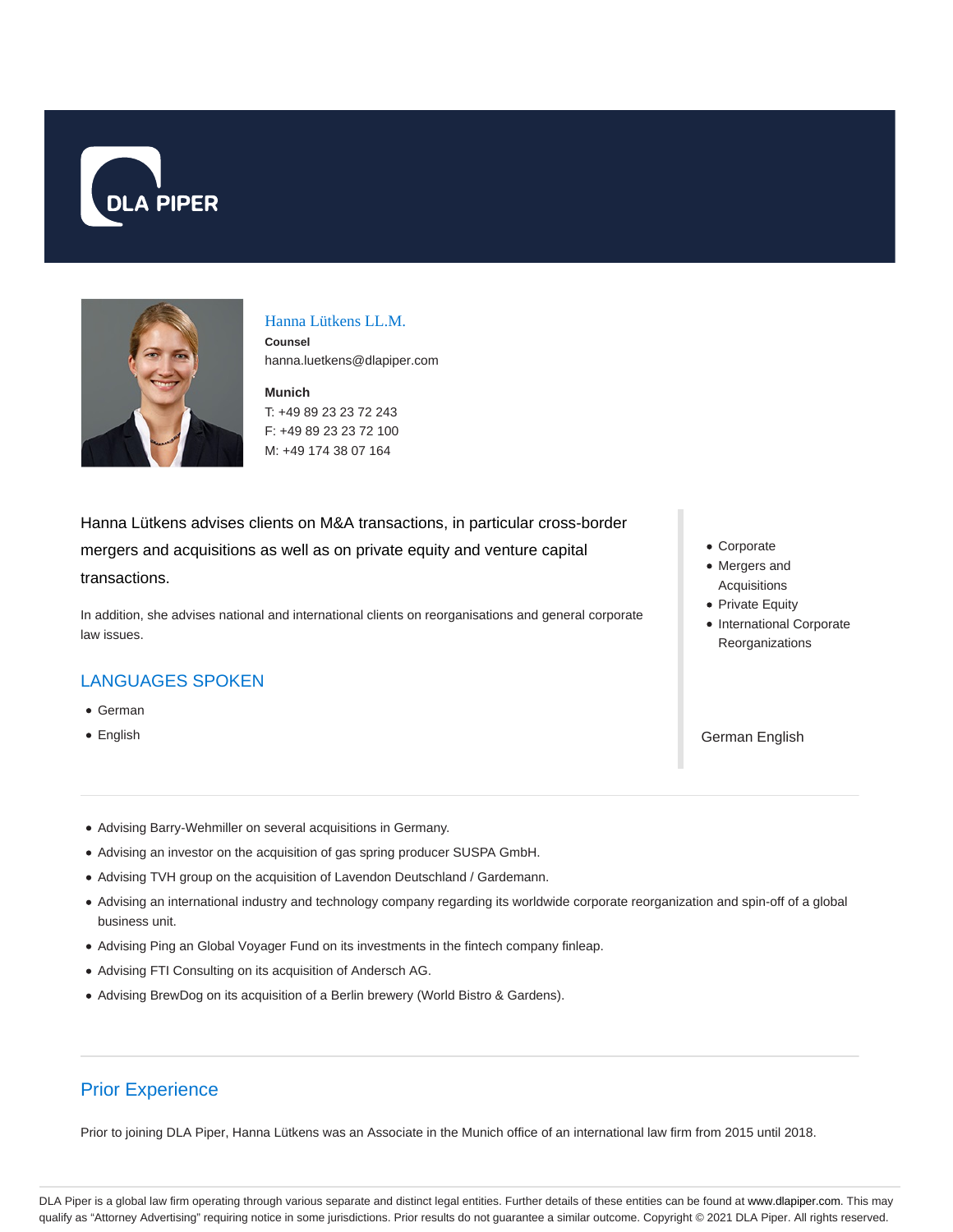# **Education**

- Hanseatic Higher Regional Court, Second State Examination, 2015
- La Trobe University Melbourne, LL.M., 2013
- University of Bayreuth, First State Examination, 2012

### INSIGHTS

## **Events**

Selected lectures and seminars:

Legal Tech and Big Law, University of St. Gallen, 01.12.2021, Webinar (together with Nico Brunotte and Christoph Engelmann)

## **NEWS**

**DLA Piper advises ResMed on acquisition of MEDIFOX DAN**

#### 17 June 2022

DLA Piper has advised ResMed on the acquisition of privately held MEDIFOX DAN, a German leader in out-of-hospital software solutions for providers in major settings across the care continuum, from HgCapital, a leading private equity technology and services investor.

**DLA Piper advises Knorr Bremse on the acquisition of a majority stake in Cojali**

#### 15 June 2022

DLA Piper has advised Knorr-Bremse and its subsidiary Knorr-Bremse Systeme für Nutzfahrzeuge GmbH on the acquisition of a majority stake of 55 percent in Cojali S.L.

**DLA Piper advises HARMAN on the acquisition of Mixed Reality Pioneer Apostera**

#### 23 February 2022

DLA Piper has advised HARMAN International, the leading supplier of connected technologies for automotive, consumer and enterprise markets, on the acquisition of Apostera, a Germany-based automotive technology company. Apostera's employees will join HARMAN as part of the company's Automotive division.

**DLA Piper advises the TRATON GROUP on joint venture agreement for European high-performance charging network**

### 16 December 2021

DLA Piper has advised the TRATON GROUP on the formation of a joint venture (JV) with the other leading commercial vehicle manufacturers Volvo Group and Daimler Truck to install and operate a high-performance public charging network for battery electric, heavy-duty long-haul trucks and coaches across Europe.

**DLA Piper advises EQT Ventures on Series A financing round in tech start-up Linearity**

DLA Piper is a global law firm operating through various separate and distinct legal entities. Further details of these entities can be found at www.dlapiper.com. This may qualify as "Attorney Advertising" requiring notice in some jurisdictions. Prior results do not guarantee a similar outcome. Copyright © 2021 DLA Piper. All rights reserved.